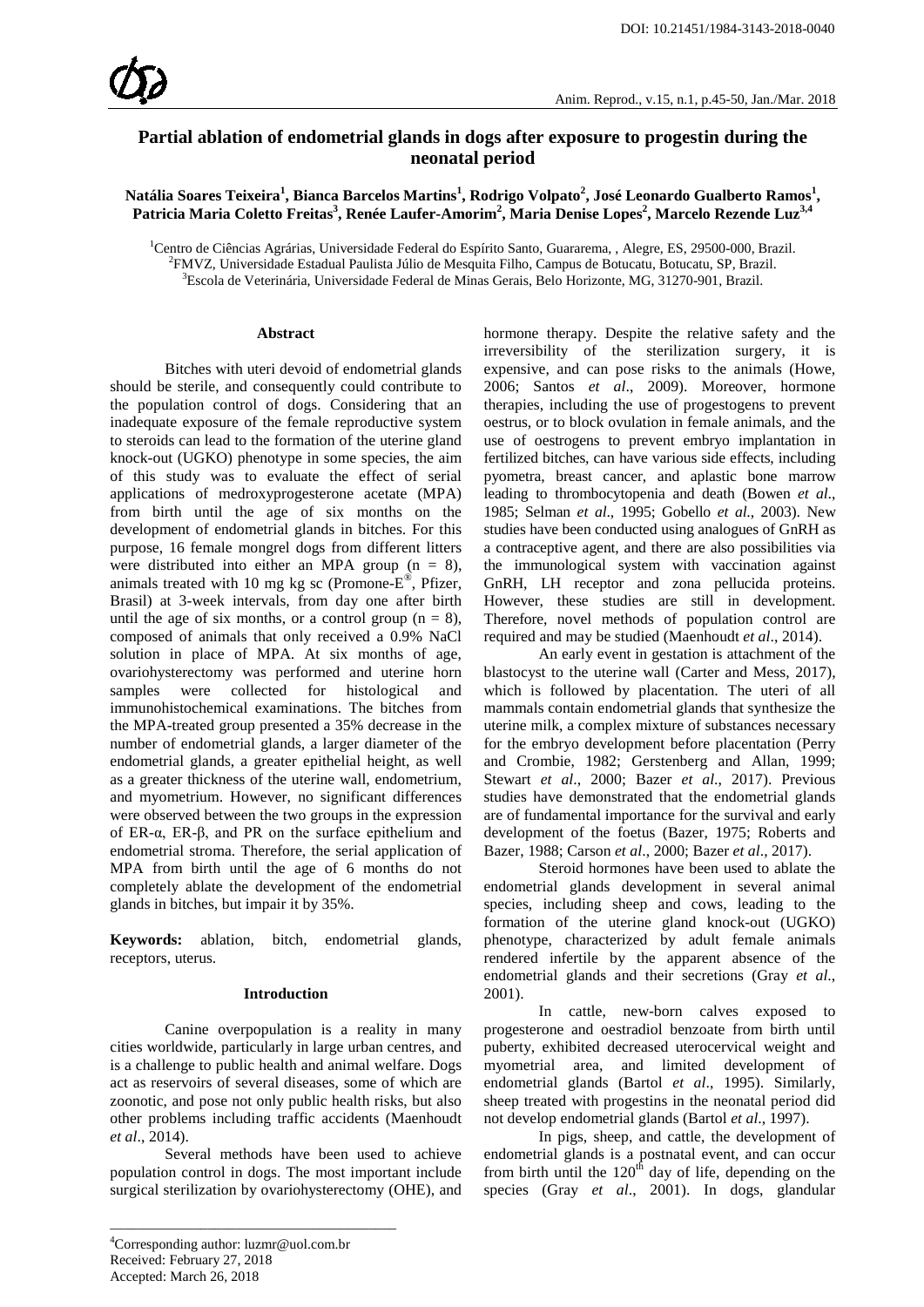development mainly occurs between birth and the 60th day of life (Cooke *et al*., 2012; Ramos *et al*., 2015), however, a single postnatal supraphysiological dose of MPA (35 mg dog sc) was not able to ablate uterine adenogenesis (Ponchon *et al*., 2015).

The UGKO phenotype could lead to sterility in bitches, and consequently, be useful for the development of a population control method. Therefore, the aim of this study was to evaluate the effect of serial applications of medroxyprogesterone acetate (MPA) from birth until the age of six months, on the development of endometrial glands in dogs.

#### **Materials and Methods**

## *Animals*

Sixteen female mongrel puppies, on day one after birth, were randomly divided into two groups: an MPA group  $(n = 8)$ , which was treated with doses of MPA (Promone-E®, Pfizer, Brasil; 10 mg kg sc; De Bosschere *et al*., 2002) at 3-week intervals, from day one after birth until the age of six months, and a control group  $(n = 8)$ , composed of animals that only received a 0.9% NaCl solution in place of MPA, at the same volume, injected subcutaneously, at the same intervals, until age of six months. The animals were maintained in individual kennels, with access to water and food *ad libitum*, and were clinically evaluated once a week. All the animals were pre-pubertal at the time of ovariohysterectomy, since none of them had presented the first estrus. The weight of the animals at age of six months, when they were ovariohysterectomized, was  $10,6 \pm 3,8$  kg. All the procedures were performed in accordance with the guidelines of the Brazilian College of Animal Experimentation (COBEA).

# *Sample collection and histological preparation*

Ovariohysterectomy was performed on all the animals at six months of age, and samples of the two uterine horns were collected and fixed for histological examination using haematoxylin-eosin (H & E), and for immunohistochemistry (IHC). A fragment of each uterine horn of each animal was collected, totalling 32 samples.

After fixation in 10% formalin for 24 h, the uterine horn samples were embedded in paraffin. Tissue sections (3-μm thickness) were obtained, mounted on glass slides, and stained with H  $\&$  E for histological analysis of the type of surface epithelium and for the calculation of the number of endometrial glands. The variables evaluated included the total thickness of the uterine wall (μm), endometrium (μm), and myometrium (μm); diameter of the endometrial glands (μm); number of endometrial glands/ $mm^2$ ; and the epithelial height (μm). Five fields per histological sample were evaluated for the calculation of the total thickness of the uterine lining, endometrium, and myometrium, and the epithelial height. The glandular diameter was calculated by measuring ten glands per histological sample. The measurements were performed using the ImageJ

software version 1.43u (Wayne Rasband, National Institutes of Health, USA).

# *Immunohistochemical analysis*

Tissue sections (3-μm thickness) were obtained and mounted on glass slides pre-treated with poly-Llysine (Poly-L-lysine®; Sigma Chemical Co, USA). For the deparaffinization of the embedded material, the slides were maintained in an oven at 55°C for 24 h, and subsequently placed in xylene in a glass beaker, at room temperature for 30 min, and then in fresh xylene for 20 min. The slides were transferred to glass beakers for hydration using alcohol solutions (absolute alcohol solutions I, II, and III, followed by 95 and 85% alcohol solutions), and were treated in each solution for 3 min. Subsequently, the slides were subjected to 10 immersion steps in distilled water. For the detection of ER- α, ERβ and PR, the antigen retrieval was performed in a 10 mM sodium citrate solution with incubation in a Paschal-type pressure cooker (Dako, USA). Endogenous peroxidase was blocked by treatment with 8% hydrogen peroxide for 20 min, after which the slides were washed 5 times in distilled water, blocked with a 3 g/100 ml solution of skimmed milk powder (Molico®) for 60 min, and subjected to 10 immersion steps in distilled water, and 10 washes in Tris buffer pH 7.4 (Trizma Base®, Sigma Chemical Co., USA). The slides were then incubated with the primary antibody (mouse monoclonal anti-human ERα clone 1D5, Cat No. M7047; Dako, CA, USA) at a dilution of 1:50 and a secondary monoclonal antibody (Cat. No. 1546; Immunotech, France) in a moist chamber for 18 h at 4°C. For the detection of ER- β, the primary antibody (mouse monoclonal anti-human ER- β clone PPG5/10, Cat. No. M7292; Dako, CA, USA) was diluted at 1:100, and the slides were incubated in a microwave oven at a maximum power of 750 W for 15 min. For the detection of PR, the primary antibody (monoclonal antibody anti-PR, Cat. No 1546, Immunotech, France), was diluted at 1:50, and the slides were incubated in a moist chamber for 18 h at 4ºC. For all the the receptors, after 18 h of incubation with the primary antibody in a moist chamber at 4°C, the material was then subjected to TRIS bath, and subsequently incubated with the secondary antibody Advance (Advance, Dako, USA) for 30 min each step, even in a moist chamber, according to manufacturer's instructions. Slides were then further washed in TRIS buffer pH 7.4, and revelation with DAB chromogen (3,3'-diaminobenzidine - Liquid DAB Cromogen® - Dako - USA) for 5 min under light and again rinsing with solution TRIS buffer pH 7.4. The slides were counterstained with Mayer's hematoxylin for 30 sec and the staining interrupted with washing in running water for 10 min and five passages in distilled water. The procedure was then dehydrating the material in alcohol baths, when the slides remained for 3 min immersed in each solution (85% alcohol, 95% absolute alcohol I, II, III, xylene I and II) and slides were mounted with coverslips using synthetic resin - Permount (Fisher Scientific - code UN1294e.). Negative controls were treated the same except for replacing the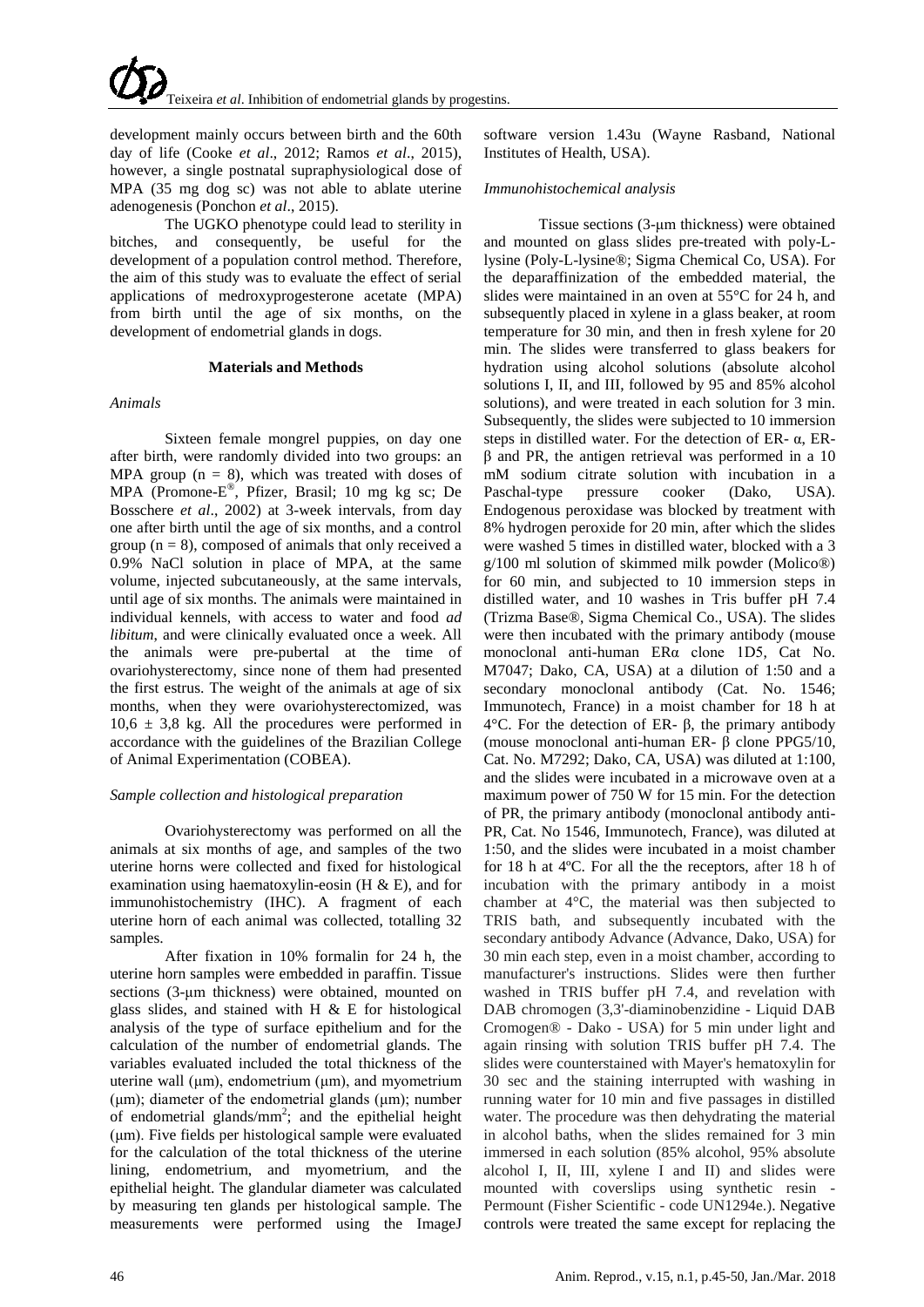

primary antibody with Tris-buffered saline and fractions of rabbit serum immunoglobulins for polyclonal antibody (N-Universal Negative Control Rabbit - DakoCytomation - CA, USA. Code N1699). The expression of the ER-  $\alpha$ , ER- β and PR on the surface epithelium and endometrial stroma was evaluated by evaluation and confirmation of positive nuclei staining. A total of five sections were immunostained and evaluated per uterus, with a total of 200 cells with stained nuclei counted in each slide. For analysis, cells from the surface epithelium and endometrial stroma in 10 high power fields (HPF) were selected randomly at magnification 40X for evaluation.

## *Statistical analysis*

The histological data were evaluated by descriptive analysis, and the morphometric data were analysed by the Tukey's test using the System for Statistical Analyses (SAS) software version 9.1, 2007. The immunohistochemical data were analysed using the GraphPad Prism 5.0 software (Prism Software, Irvine, CA, USA). Data normality was demonstrated using the Kolmogorov-Smirnoff test. Statistical differences were evaluated using the Student's t-test, and the analyses

were considered significant if the P-value was ≤0.05.

## **Results**

#### *Histological analysis*

Histological examination indicated that the uteri of the bitches of the MPA group exhibited a simple cylindrical endometrium with a visible lamina propria in the epithelium. The endometrial glands were lined by simple squamous or cylindrical epithelium. In some cases, the myometrium presented large, conspicuous, irregular blood vessels. In the bitches of the control group, the uterine endometrium exhibited simple cuboidal epithelium, endometrial glands, and a tubular lamina propria with cubic and/or cylindrical epithelium with the latter type showing irregular folds. Smooth muscle layers with large vessels were also observed in the myometrium.

The bitches from the MPA-treated group presented a significant decrease in the number of the endometrial glands ( $P \le 0.05$ ) compared to the control group, a larger diameter of the endometrial glands ( $P \leq$ 0.05), a greater epithelial height ( $P \le 0.05$ ), as well as a greater thickness of the uterine wall ( $P \le 0.05$ ; Table 1).

Table 1. Mean ( $\pm$  S.E.M.) number of endometrial glands/mm<sup>2</sup>, glandular diameter ( $\mu$ m), thickness of the uterine wall ( $\mu$ m), endometrium ( $\mu$ m), myometrium ( $\mu$ m) and epithelial height ( $\mu$ m) from bitches treated with MPA from birth to 6 months of age, or control (C).

| <b>MPA</b>                    |                       |
|-------------------------------|-----------------------|
| $6.83 \pm 0.43^{\circ}$       | $9.51 \pm 0.39^b$     |
| $42.23 \pm 1.36^{\text{a}}$   | $30.97 \pm 0.93^b$    |
| $1526.33 \pm 21.06^a$         | $1326.75 \pm 50.56^b$ |
| $613.67 \pm 10.45^{\text{a}}$ | $463.40 \pm 32.06^b$  |
| $923.26 \pm 12.50^a$          | $870.77 \pm 14.32^b$  |
| $9.04 \pm 0.06^a$             | $7.44 \pm 0.13^b$     |
|                               |                       |

Means followed by different letters at the same line differed statistically by Tukey's test ( $P \le 0.05$ ).

## *Immunohistochemistry*

There was no statistical difference compared to ER- α expression (P = 0.8330), ER- β (P = 0.7209) and PR  $(P = 0.3181)$  in the superficial epithelium,

between the MPA and C groups, respectively. Likewise, in the endometrial stroma no statistical difference was observed in ER-  $\alpha$  expression (P = 0.5990), ER-  $\beta$  (P = 0.1949) and PR (P = 0.1873), respectively (Table 2; Fig. 1).

Table 2. Mean ( $\pm$  S.E.M.) of stained nuclei for ER- $\alpha$ , ER- $\beta$  and PR on the surface epithelium and endometrial stroma, from bitches treated with MPA from birth to 6 months of age, or control (C).

|                    | <b>MPA</b>                   |                           |  |
|--------------------|------------------------------|---------------------------|--|
| Surface epithelium |                              |                           |  |
| $ER-\alpha$        | $88.50 \pm 10.04^{\text{a}}$ | $87.75 \pm 9.662^{\circ}$ |  |
| $ER-\beta$         | $23.25 \pm 36.16^a$          | $26.75 \pm 23.18^a$       |  |
| <b>PR</b>          | $68.25 \pm 15.65^a$          | $81.25 \pm 22.57^{\circ}$ |  |
|                    |                              |                           |  |
| Endometrial stroma |                              |                           |  |
| $ER-\alpha$        | $66.75 \pm 8.799^{\text{a}}$ | $73.75 \pm 26.27^{\circ}$ |  |
| $ER-\beta$         | $49.00 \pm 23.99^{\text{a}}$ | $24.00 \pm 13.47^{\circ}$ |  |
| <b>PR</b>          | $74.50 \pm 8.932^{\text{a}}$ | $66.25 \pm 15.90^a$       |  |

Means followed by the same letter at the same line do not differ statistically by Student´s T test.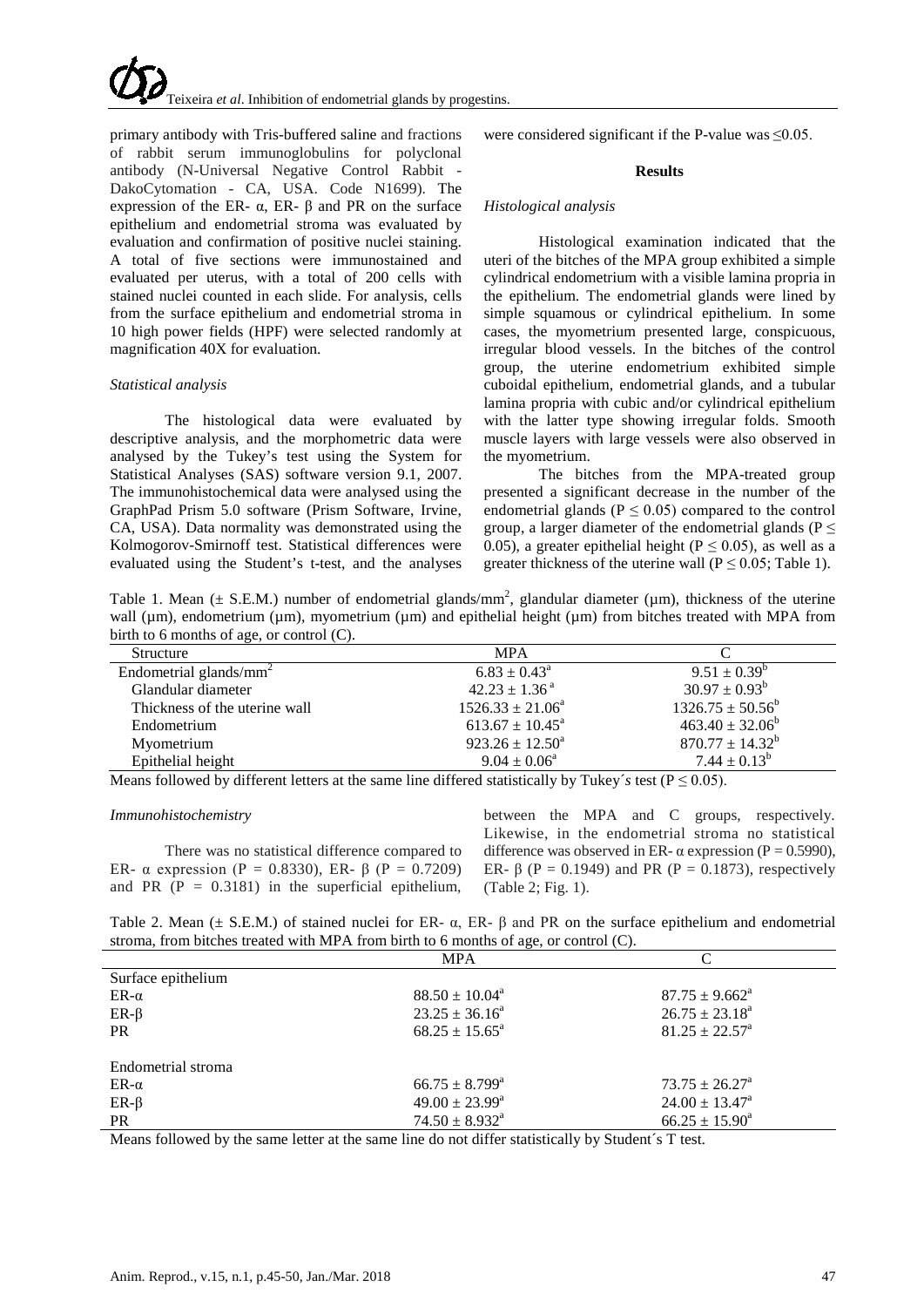

Figure1. Photomicrographs (X 40) of immunohistochemical sections of surface epithelium and endometrial stroma from bitches treated or not treated with MPA from birth to 6 months of age. (A and D) expression of ER-α, (B and E) expression of ER-β, and (C and F) expression of PR on the surface epithelium and endometrial stroma, respectively.

# *Clinical manifestations*

All the animals in the MPA group presented with a mild breast hypertrophy, which began shortly after the first treatment. This hypertrophy decreased after the last application of MPA at 6-months of age, but did not completely disappear. The treated animals also presented with clitoral hypertrophy starting at 4-months of age, with a complete regression at 19-months of age. No side effects were observed in the control group. The animals were monitored until the age of 24 months.

### **Discussion**

In this study, serial injections of MPA in dogs, from birth until the age of six months, did not completely ablate the endometrial glands, but decreased their development by approximately 35%. Similarly, a total or partial ablation of the endometrial glands was observed in cows that received progesterone in combination with oestradiol benzoate (Bartol *et al*., 1995, 1997). However, neonatal dogs which received only a single postnatal supraphysiological dose of MPA (35 mg dog sc) presented a normal uterine adenogenesis (Ponchon *et al*., 2015). It is known that an inadequate exposure of the female reproductive tract to steroids during development can disrupt the physiological events necessary for growth and differentiation, leading to altered phenotypes in adults, and consequently, lower reproductive efficiency (Gray *et al*., 2001). Furthermore, cows treated with progesterone in combination with oestradiol benzoate in the neonatal period had lower pregnancy rates because of the underdevelopment of the endometrial glands (Bartol *et* 

*al*., 1995). This might have been due to the decreased synthesis or transport of essential substances (uterine milk) that are essential for foetal survival and development during the peri-implantation period (Gray *et al*., 2001). The differences between our results and those from Ponchon *et al*. (2015) may be due to the frequency of MPA used, and not dosage, since the period of exposure to hormones is directly associated with distinct effects on organ development and reproductive functions (Cooper and Kavlock, 1997).

The diameter of the endometrial glands was larger in the bitches of the MPA group, compared with those of the control group. This increase in diameter was due to the prolonged action of MPA, which is a progestogen with progesterone-like effects. It increases the glandular secretory capacity, which justifies the larger glandular diameter found in dogs of the treated group. The physiological effects of progesterone are mediated by the interaction of the hormone with its receptor (PR), which was normally expressed on the surface epithelium and endometrial stroma of the treated dogs in the present study (Muulac-Jericevic and Conneely, 2004).

The thickness of the uterine wall, endometrium, and myometrium, and the height of the surface epithelium were greater in the bitches treated with MPA by the time of ovariohysterectomy, compared to those in the control. The increased thickness of the endometrium and the uterine wall may be due to the glandular dilation and secretion, as described in adult dogs treated by the same protocol (De Bosschere *et al*., 2002). All these changes might be caused due to stimulation by MPA since, in cyclic bitches, luteal progesterone also causes an increase in the thickness of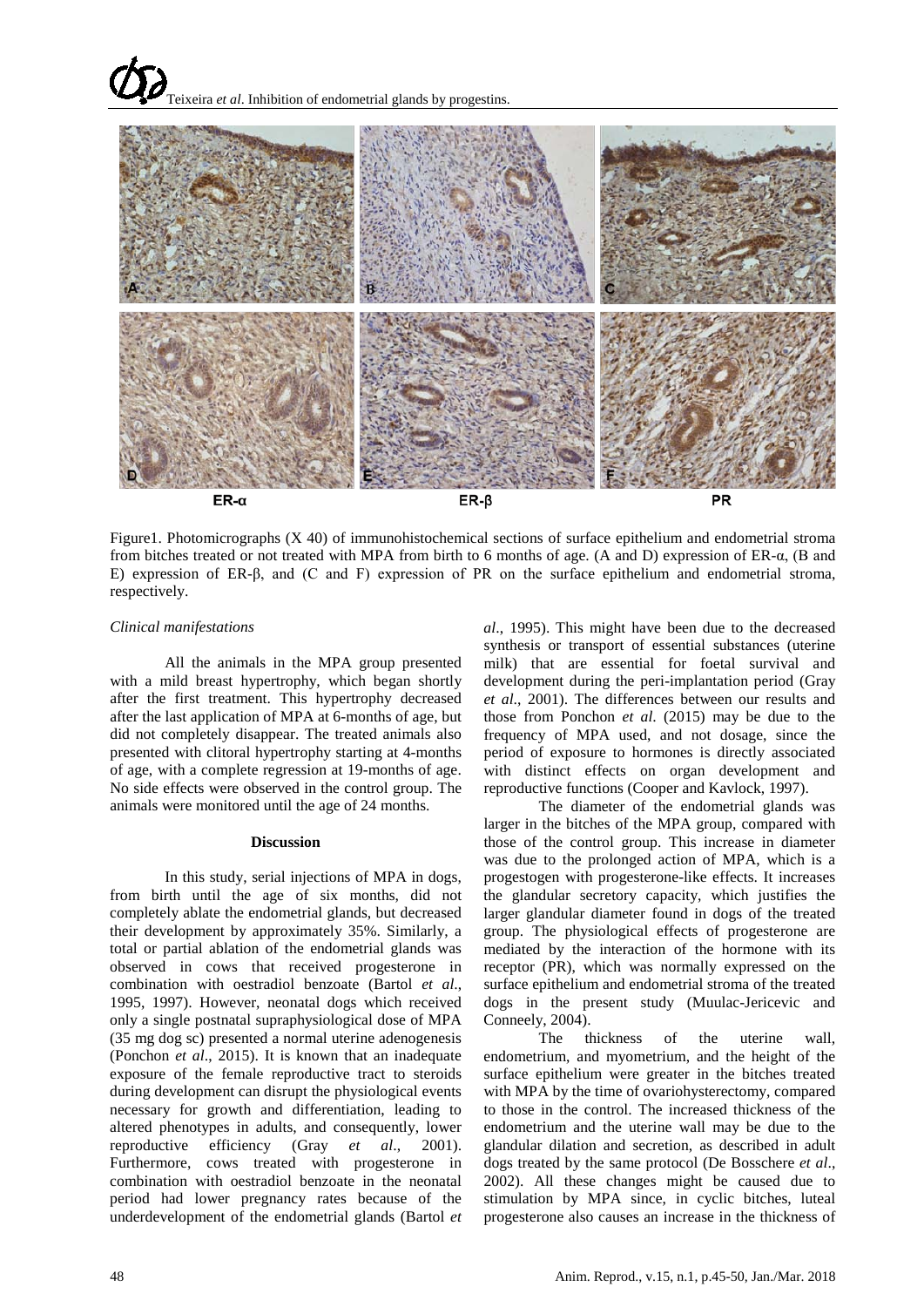the uterine wall (Romagnoli and Concannon, 2003).

In this study, ER  $\alpha$ , ER  $\beta$ , and PR were normally expressed on the surface epithelium and endometrial stroma (Fig. 1), without any statistical difference in their expression between the two groups. These results are in contrast with others, in which lower expression levels of the ER, and none of the PR, in the glandular epithelium were observed, but a moderate or high expression of the PR in other regions of the endometrium of dogs, after treatment with progesterone or MPA was detected (Dhaliwal *et al*., 1999). In fact, progesterone decreases the number of oestrogen receptors (ERs) and PRs in the uterine tissues of some animals, including bitches and cats, *in vivo* (West *et al*., 1976, 1977; Vermeirsch *et al*., 1999, 2000), and even *in vitro* (Galabova *et al*., 2004). However, it has been described normal expression of the ER and PR in adult bitches treated for 24 weeks by the same protocol used in the present study (De Bosschere *et al*., 2002), indicating, as observed in our study, that the sexhormone receptors in most cell types of the uterine wall escape the down-regulation promoted by the progestins after prolonged exogenous administration. In addition, it is known that the expression of the ER and PR may occur regardless of the regulation by sex hormones (Okulicz, 1986; Clarke *et al*., 1990).

Our result for the expression of PR in the bitches of the control group differed from another study which could not detect the expression of the PR in the reproductive system of immature Beagle bitches not subjected to hormone treatment (Lessey and Gorell, 1981). However, our result is in agreement with a recent description of the expression of both the ER and PR in the uterus of one-week-old puppies (Cooke *et al*., 2012).

In this study, the only clinical manifestation observed was a mild enlargement of the breasts and the clitoris. This outcome was due to the presence of progesterone receptors in the mammary gland (Concannon *et al*., 1981), and probably due to the androgenic effects of progestogens on the clitoris (Romagnoli and Concannon, 2003)

The development of a knockout canine experimental model would expand the knowledge on implantation, placentation, and normal embryonic development, as well as the study of the development of protocols for birth control in the species. However, it was not possible to produce a UGKO model in this study, with the protocol used. Similarly, oestrogen and progesterone administration from birth until the age of six months, was not capable to ablate the endometrial glands on fillies (Wilsher *et al*., 2009).

In conclusion,the use of exogenous progestin is capable of causing partial ablation of the development of the endometrial glands in dogs, with normal expression of ER  $\alpha$  and  $\beta$  and PR.

# **Acknowledgments**

To CAPES for students financial, to Rações DuMilho (Bomguy<sup>®</sup>) for animal food donation and to Pró-Reitoria de Pesquisa da Universidade Federal de Minas Gerais, for financial support.

# **Conflict of interest**

The authors declare no conflicts of interest.

## **References**

**Bartol FF, Johnson LL, Floyd JG, Wiley AA, Spencer TE, Buxton DF, Coleman DA**. 1995. Neonatal exposure to progesterone and estradiol alters uterine morphology and luminal protein content in adult beef heifers. *Theriogenology*, 43:835-844.

**Bartol FF, Wiley AA, Spencer TE, Ing NH, Ott TL, Bazer FW**. 1997. Progestin exposure from birth: epigenetic induction of a unique adult uterine phenotype in sheep a glandless endometrium. *Biol Reprod*, 56:133. (abstract).

**Bazer FW**. 1975. Uterine protein secretions: relationship to development of the conceptus. *J Anim Sci*, 4:1376-1382.

**Bazer FW, Wu G, Johnson GA**. 2017. Pregnancy recognition in mammals: the roles of interferons and estrogens. *Anim Reprod*, 14:7-29.

**Bowen RA, Olson PN, Behrendt MD, Wheeler SL, Husted PW, Nett TM**. 1985. Efficacy and toxicity of estrogens commonly used to terminate canine pregnancy. *J Am Vet Med Assoc*, 15:783-788.

**Carson DD, Bagghi I, Dey SK, Enders AC, Fazleabas AT, Lessey BA, Yoshinaga K**. 2000. Embryo implantation. *Dev Biol*, 223:217-237.

**Carter AM, Mess AM**. 2017. The evolution of fetal membranes and placentation in carnivores and ungulates (Ferungulata). *Anim Reprod*, 14:124-135.

**Clarke IJ, Horton RJE, Doughton BW**. 1990. Investigation of the mechanism by which insulininduced hypoglycemia decreases luteinizing hormone secretion in ovariectomized ewes. *Endocrinology*, 127:1470-1476.

**Concannon PW, Spraker TR, Casey HW, Hansel W**. 1981. Gross and histopathologic effects of medroxyprogesterone acetate and progesterone on the mammary glands of adult beagle bitches. *Fertil Steril*, 36:373-387.

**Cooke PS, Borsdorf DC, Ekman GC, Doty KF, Clark SG, Dziuk PJ, Bartol FF**. 2012. Uterine gland development begins postnatally and is accompanied by estrogen and progesterone receptor expression in the dog. *Theriogenology*, 78:1787-1795.

**Cooper RL, Kavlock RJ**. 1997. Endocrine disruptors and reproductive development: a weight-of-evidence overview. *J Endocrinol*, 152:159-166.

**De Bosschere H, Ducatelle R, Tshamala M, Coryn M**. 2002. Changes in sex hormone receptors during administration of progesterone to prevent estrus in the bitch. *Theriogenology*, 6:1209-1217.

**Dhaliwal GK, England GC, Noakes De W**. 1999. The influence of exogenous steroid hormones on steroid receptors, uterine histological structure and the bacterial flora of the normal bitch. *Anim Reprod Sci*, 56:259-277.

**Galabova GK, Walter I, Aurich C, Aurich JE.** 2004. Steroid receptors in canine endometrial cells can be regulated by estrogen and progesterone under *in vitro* conditions. *Theriogenology*, 61:963-976.